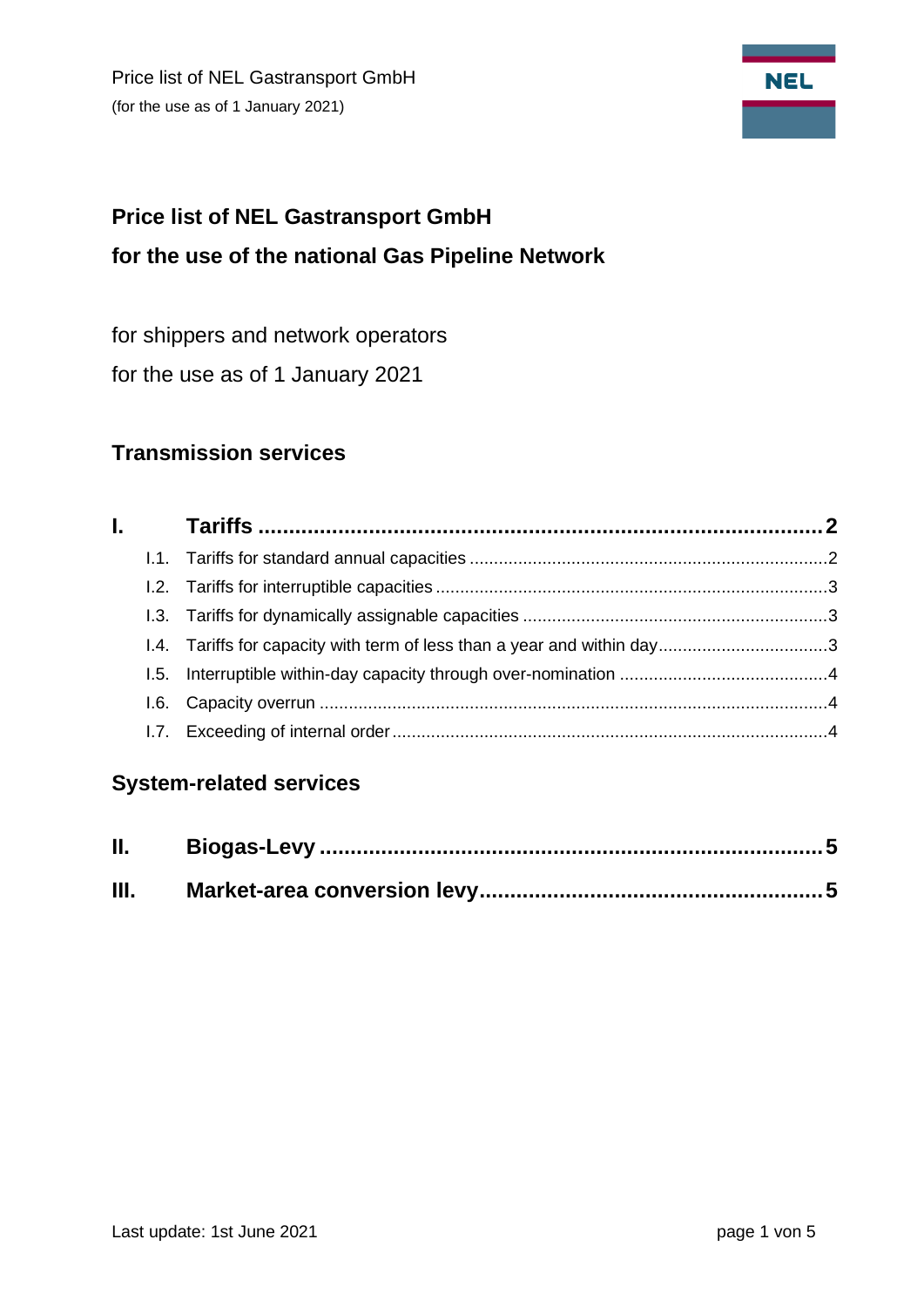Price list of NEL Gastransport GmbH (for the use as of 1 January 2021)



The basis for the calculation and application of the following network tariffs to be charged from 01.01.2021 are the Bundesnetzagentur's decisions on the Reference price method to be applied in the GASPOOL market area (REGENT-GP (BK9-18 / 611-GP) / AMELIE (BK9-18 / 607)). These decisions are based on the requirements of Regulation (EU) 2017/460 (NC TAR). According to Article 32 NC TAR, the information on the reserve prices for the cross-border and market area interconnection points as well as the storage connection points for 2021 should be published. The reserve prices are already reflected in this preliminary price list. Against the above-mentioned decisions of the Bundesnetzagentur the complaints were filed with the Higher Regional Court of Düsseldorf. Therefore, the following network tariffs are subject to a deviating judicial or administrative ruling and as a result may be adjusted both for the future and retroactively. In this case, NGT reserves the right to make a short-term adjustment to the following network tariffs.

<span id="page-1-0"></span>The definitions of the General Terms & Conditions for Entry/Exit Contracts of NGT in the relevant version (hereinafter referred to as "GTC") shall apply.

## **I. Tariffs**

#### <span id="page-1-1"></span>**I.1. Tariffs for standard annual capacities**

The

- specific tariff for firm and free assignable Capacities in accordance with section 9 (1) lit. a, b, c, d GTC at entry and exit points with a booking period of 365 coherent days resp. 366 coherent days in a leap year and
- the tariff for the actual internal order of downstream network operators in accordance with section 18 of the "Kooperationsvereinbarung zwischen den Betreibern von in Deutschland gelegenen Gasversorgungsnetzen" in the relevant version (hereinafter referred to as "KoV")

arise from the following table: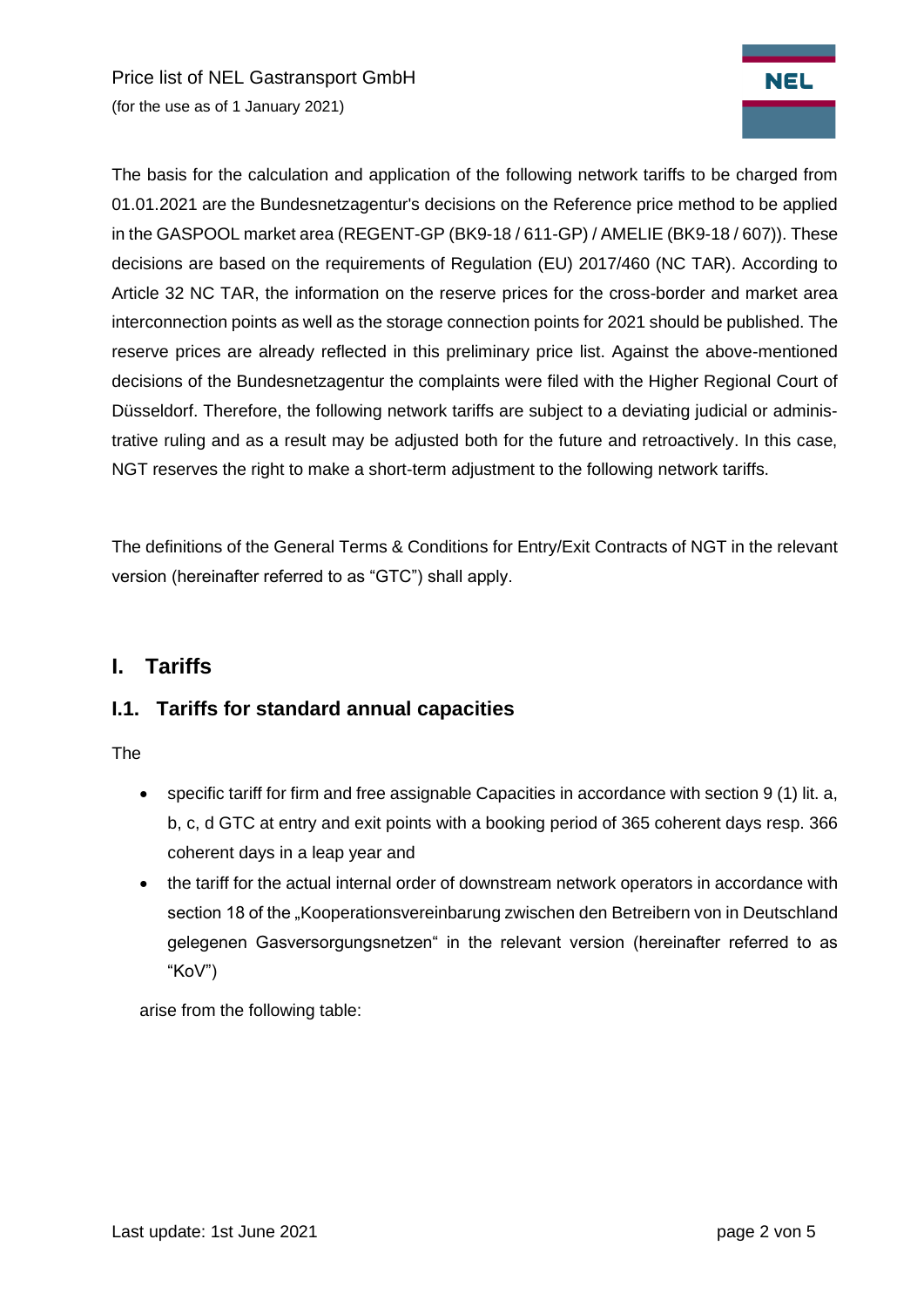(for the use as of 1 January 2021)

| <b>Tariffs for Standard annual Capacities</b><br>(Firm and free assignable capacities with a booking period of a coherent year) |       |       |      |  |  |  |  |
|---------------------------------------------------------------------------------------------------------------------------------|-------|-------|------|--|--|--|--|
|                                                                                                                                 |       |       |      |  |  |  |  |
| Greifswald                                                                                                                      | 93200 | Entry | 3.32 |  |  |  |  |
| Greifswald IKG                                                                                                                  | 92070 | Exit  | 3.32 |  |  |  |  |
| Boizenburg                                                                                                                      | 93DRA | Exit  | 3.32 |  |  |  |  |

Additional to the tariffs at some grid points the specific biogas levy in accordance with section II and the market area conversion levy in accordance with section III will be charged.

#### <span id="page-2-0"></span>**I.2. Tariffs for interruptible capacities**

The tariff for interruptible capacities in accordance with section 9 (1) GTC amounts to 90% of the tariff for firm capacity as per section I.1. This does also apply for interruptible internal order in accordance with section 11 (8) KoV.

Deviating from Sentence 1, the tariff for interruptible daily and within-day capacity products at the grid point Greifswald in accordance with section 9 (1) GTC amounts to 89% of the tariff for firm capacity as per section I.1.

#### <span id="page-2-1"></span>**I.3. Tariffs for dynamically assignable capacities**

The tariff for dynamically assignable capacities in accordance with section 1 of the supplementary Terms & Conditions of NGT (Appendix GTC 2) amounts to 90% of the tariff for firm capacity as per section I.1. Dynamically assignable capacities will be published separately.

#### <span id="page-2-2"></span>**I.4. Tariffs for capacity with term of less than a year and within day**

The tariff for firm and free assignable capacities in accordance with section  $1.1 - 1.3$  with terms of less than year derives from the multiplication of the tariffs for standard annual capacities as per section I.1 – I.3 with a proportional volume of 365  $\frac{1}{\sqrt{2}}$  for every booked day resp. 366  $\frac{1}{\sqrt{2}}$  for every booked day in a leap year.

The network tariff for within day-capacities is calculated by the multiplication of the network tariffs for standard annual capacities pursuant to sub item I.1. - I.3. with a proportional volume of 1/8.760 for every booked hour or 1/8.784 for every booked hour in a leap year.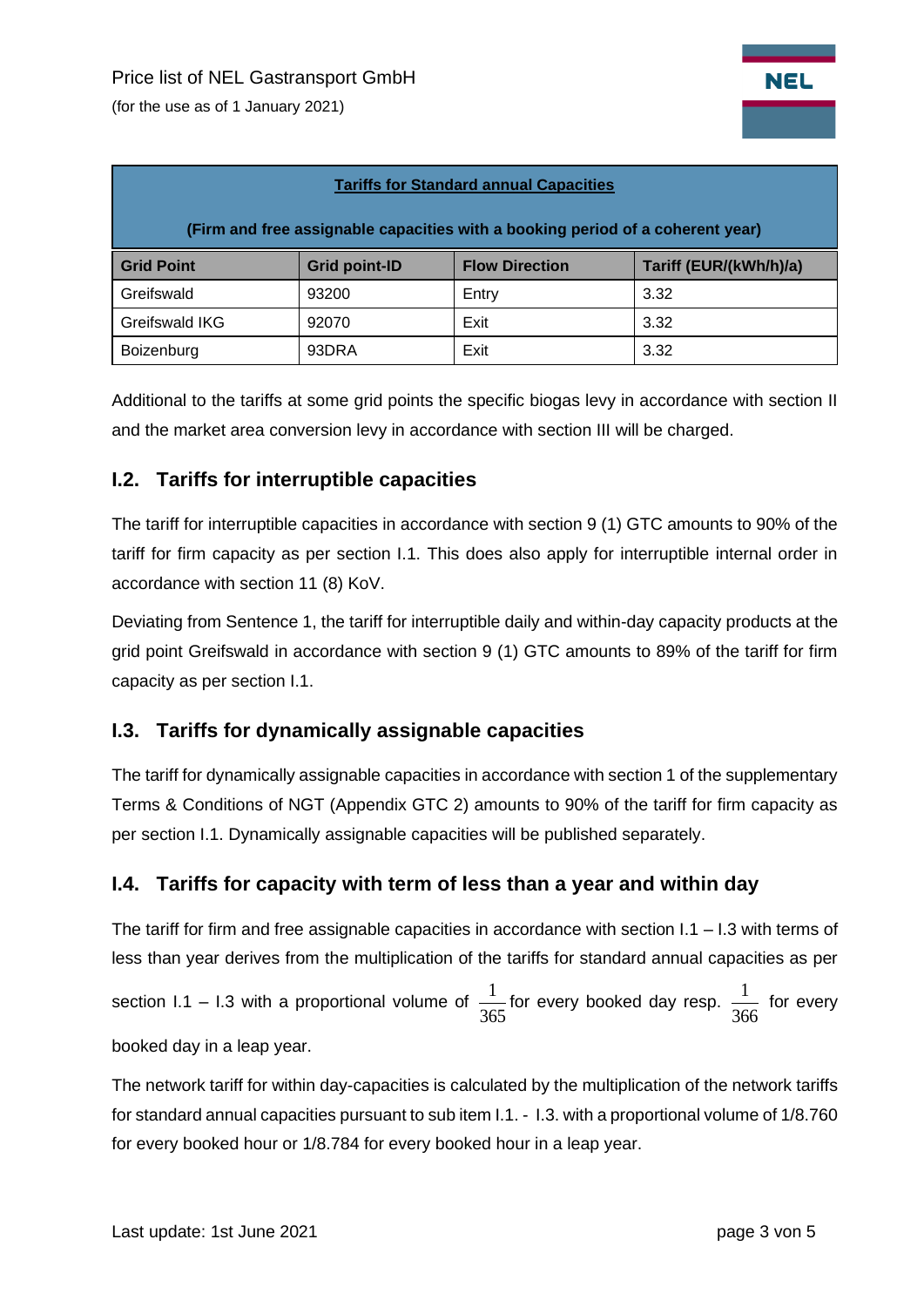

The proportional value, as resulting pursuant to sentence 1 and 2, must be multiplied in accordance with the guidelines of the Bundesnetzagentur decisions MARGIT 2021 (BK9-19/612) und BEATE 2.0 (BK9-18/608) with the following multipliers, depending on the run-time of the booked capacity:

| <b>Run-time in days</b> | Product classification according to Multiplier<br>MARGIT 2021 and BEATE 2.0 |      |
|-------------------------|-----------------------------------------------------------------------------|------|
| $0$ to 1                | within day product                                                          | 2.0  |
| 1 to 27                 | daily product                                                               | 1.4  |
| 28 to 89                | monthly product                                                             | 1.25 |
| 90 to 364               | quarterly product                                                           | 1.1  |

The tariff for interruptible internal orders, especially in case of adjustments in accordance with section 15 KoV, is calculated in the same way as described above.

#### **I.5. Interruptible within-day capacity through over-nomination**

<span id="page-3-0"></span>For interruptible within-day capacity through over-nomination is the respective within-day tariff for interruptible capacity on an hourly basis to be applied. Interruptible within-day capacity through over-nomination on the delivery day is effective with a lead time of 2 hours prior to the booked hour. The duration of the interruptible capacity through over-nomination expires with the end of the delivery day.

#### **I.6. Capacity overrun**

If a customer exceeds the ordered capacity in an hour of a day, a contractual penalty in accordance with. Section 30 (4) of the GTC will be charged. This contractual penalty amounts to the fourfold of the regular tariff for the respective day at the affected grid point, as it is shown in this price list.

#### <span id="page-3-1"></span>**I.7. Exceeding of internal order**

If a network operator exceeds the ordered capacity in an hour of a day, the exceeding will be charged in accordance with section 18 section (6) KoV. The provisions as per section 18 (7) KoV remain unaffected. This contractual penalty in accordance with section 18 (7) amounts to the fourfold of the regular tariff for the respective day at the affected grid point, as it is shown in this price list.